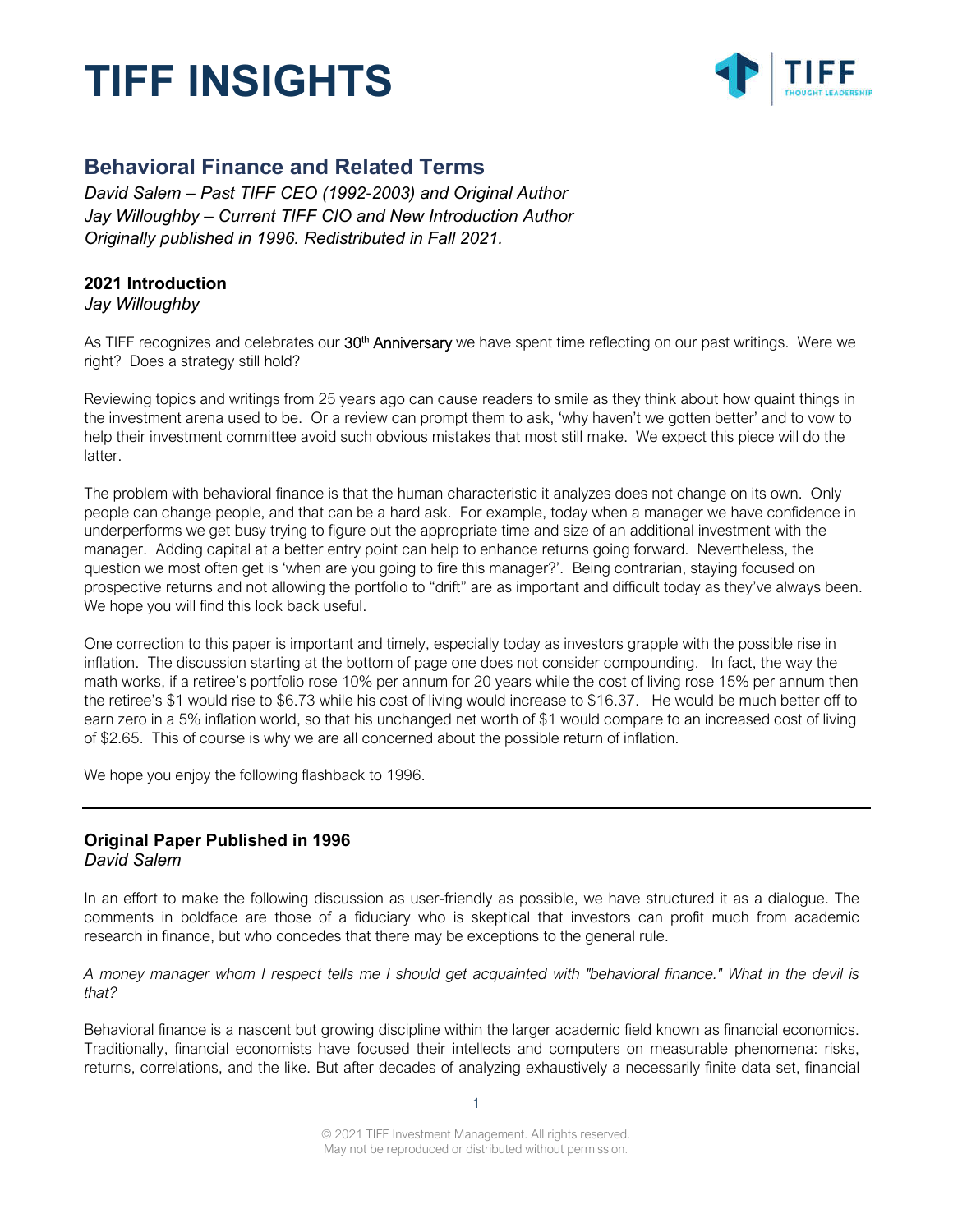

economists were bumping into the law of diminishing returns.[1] In recent years a cadre of bright thinkers have begun pushing the envelope outward again by focusing their considerable energies on why investors behave the way they do.

### *Fine. But how can behavioral finance help me become a better investor?*

By focusing rigorously on root causes, behavioral finance can help fiduciaries recognize conditions that are conducive to irrational behavior, avoid falling into "suboptimality traps," and exploit profitably the irrational actions of others.

### *That assumes that reasonable people can agree on what it means to act "irrationally."*

Good point. Indeed, the debate over a workable definition of rationality is a central focus of behavioral finance. Traditionally, economists have defined rationality as behavior which is (a) guided by the actor's self-interest (which need not be wholly selfish) and (b) consistent. However, recognizing that no person is completely rational in this sense, researchers in behavioral finance have begun viewing investor behavior through a new prism - one which assumes that people make inconsistent choices all the time, so to speak.

*Good heavens. As if the relativism that dominates modern culture weren't bad enough, now it's creeping into economics?*

Yes, but not without reason. Consider the following question: would the average retiree rather see his portfolio appreciate 10% and the cost of living rise 15%, or his portfolio remain flat and the cost of living rise 5%? Research into such dilemmas indicates that most people strongly prefer the first result, even though the two scenarios entail approximately the same decline in purchasing power (~5%). And virtually everyone prefers both options to a scenario entailing stable prices coupled with a 5% decline in their portfolio, which also produces roughly a 5% reduction in purchasing power. Inconsistent? Yes. Irrational? Perhaps not - not if one's definition of rationality incorporates the indisputable fact that people weigh losses roughly twice as heavily as gains.

### *Sounds interesting, but I don't have the time to wade through a bunch of books and articles. Can you summarize the key findings?*

I can try, although I'll admit that I haven't mastered all of the work being done in the field. But I'd be happy to summarize the concepts that seem most relevant to the challenges that fiduciaries routinely confront. Before I do, let me emphasize that while researchers often analyze the behavioral tendencies I'll mention as if they were discrete phenomena, in real life they're interrelated - and mutually reinforcing. Indeed, if a lay person does a lot of reading in behavioral finance, the discrete discoveries that have brought crowds to their feet at academic conferences congeal into a single obvious fact. As Mark Twain put it, "There's as much human nature in some folks as in others, if not more so."

### *What's the most pervasive tendency discovered thus far?*

Probably myopic loss aversion, which refers to the empirical fact that investors experience more pain from a dollar lost than they experience pleasure from an equivalent dollar gained. Consequently, most choices involving losses are risk-seeking - i.e., people will gamble on the margin to avoid losing - while most choices involving gains are riskaverse.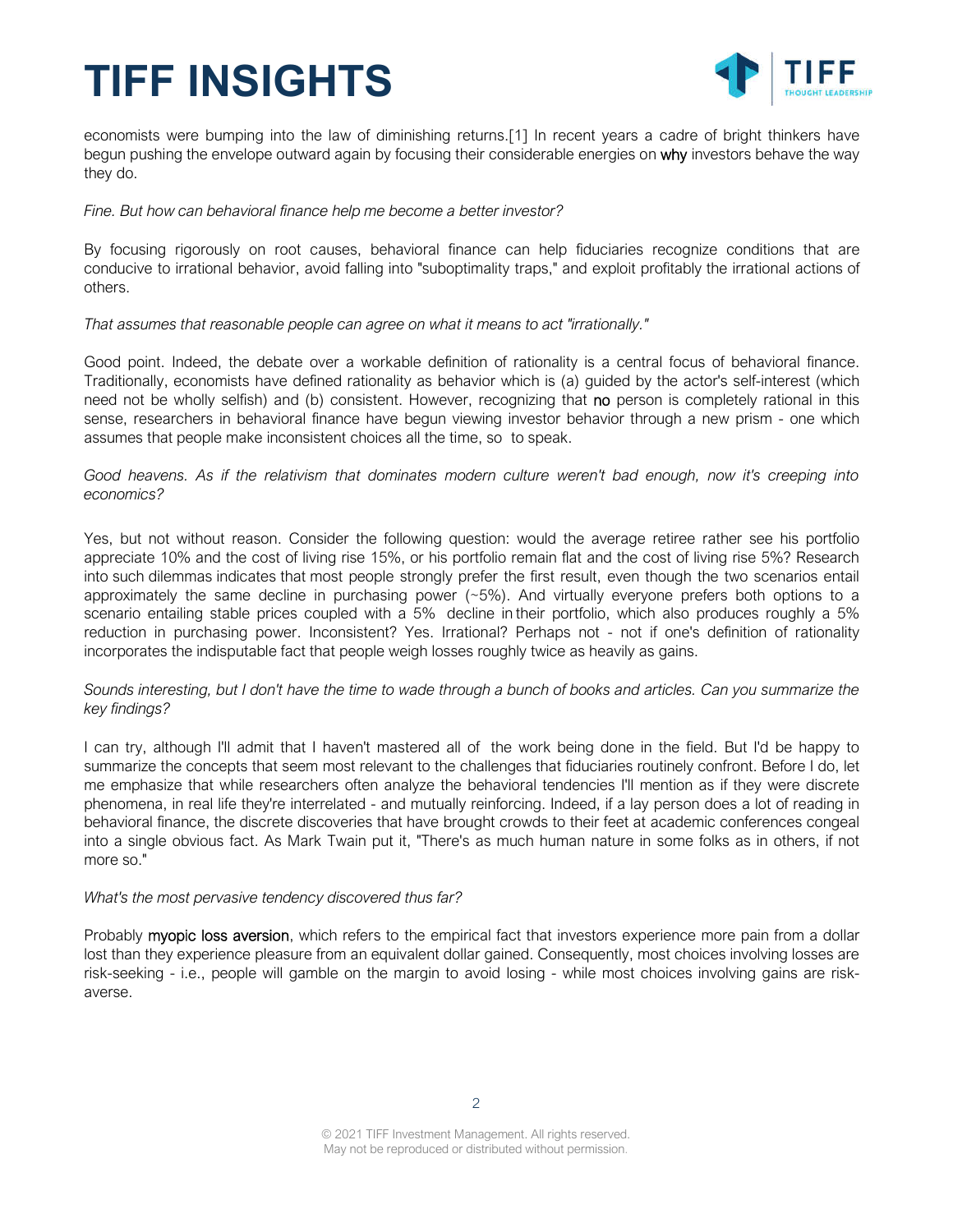

*Of course. What's so interesting about that?*

Not much, but consider what happens if the hypothetical is reversed, and the committee must choose between firing a manager who has underperformed the market by 12% and plowing the proceeds into an index fund, or retaining the manager while knowing that there's a 75% chance he will underperform by an additional 4% and a 25% chance he willregain all of the lost ground. In this situation, most trustees will favor the gamble of retaining the manager over the option of locking in relative losses by indexing theportfolio, even though the expected excess return is identical [- 12% if the manager is fired; a 75% chance of a -16% outcome coupled with a 25% chance of breaking even ifhe is retained]. In short, investors are not so much risk-averse as they are loss-averse. As economist Amos Tversky has observed, investors do not hate uncertainty - rather, they hate losing. [2]

*In what other ways does "myopic loss aversion" manifest itself?*

Goodness, the list goes on and on. Consider how sensitive some people are to manager fees. Precluded by law or custom from employing the most obvious antidote to high fees

-performance-based compensation - many investors make suboptimal choices of managers or mutual funds based solely on a consideration of the asset-based fees they charge. The reason they do this is because high fees represent a "sure loss," whereas the outperformance that higher fee strategies potentially entail is uncertain. In short, the potential pain associated with paying high fees for subpar results looms larger in some investors' eyes than the pleasure they would experience if - after paying up - the pricier alternative in fact produced higher net returns.

*What you call loss aversion reminds me of what economists used to call utility.*

Loss aversion is different from utility, but the one builds on the other. In fact, the foundation for today's work in behavioral finance was laid more than two centuries agoby the famed polymath Daniel Bernoulli, who was the first economist to recognize that subjective value or utility counts much more than objective value when people are confronted with hard choices. In graphical terms, subjective value or utility is a concave function of money - i.e., the millionth dollar a person acquires has less utility than the first dollar she acquires (see Figure A).



Objective Value (Actual Wealth)

© 2021 TIFF Investment Management. All rights reserved. May not be reproduced or distributed without permission.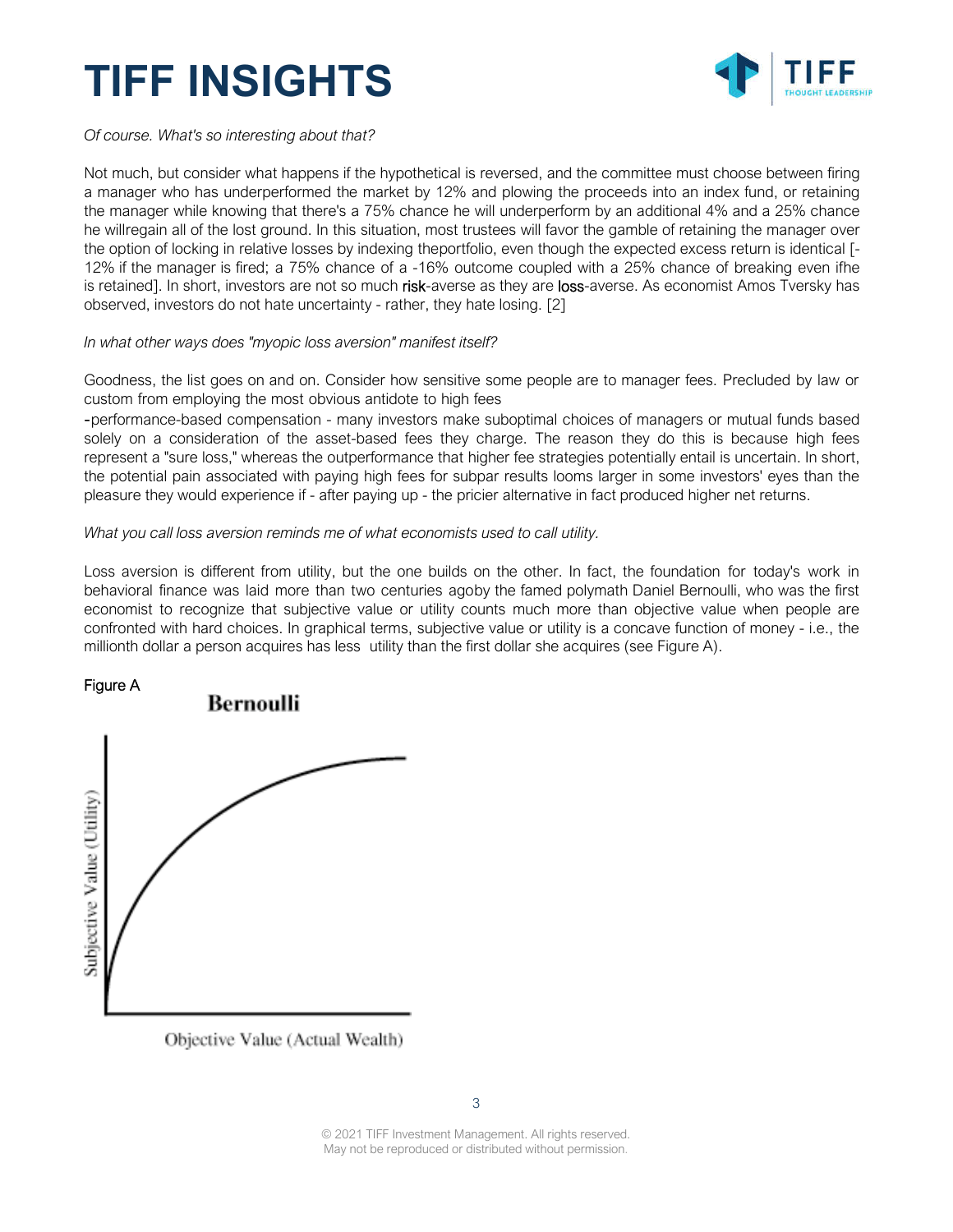

But the truth, as Tversky and his colleague Daniel Kahneman argued in a pathbreaking 1984 paper, is much more complex than Bernoulli recognized: in graphical terms, subjective value or utility is actually an asymmetrical function of the absolute size of an investor's gains or losses (see Figure B).

### Figure B



*You lost me. Can you furnish a concrete example of how the mindset depicted in Figure Bmanifests itself in the real world?*

Sure - merger arbitrage. The reason competent merger arbitrageurs make such a good living is because many investors place a higher subjective value on the initial dollars gained when a company whose shares they own becomes the subject of an announced deal than they do on the added dollars that might flow their way if they held their shares until the deal actually closed. In other words, the initial 50% profit that the archetypical widow makes when a stock she owns becomes a disclosed target has more subjective value to her than five times the 10% gain she forfeits by selling her shares to anarbitrageur after the deal is announced but before it closes. (Point 1 in Figure B denotes the price at which the widow sells to the arbitrageur; Point 2 denotes the price the arbitrageur hopes to realize when the deal closes.) Of course, if the deal collapses, the person left holding the bag could slide a long distance down the sickeningly steep loss aversion curve in the southwest quadrant of Figure B. It is precisely this prospect that induces most shareholders to sell at Point 1 - and that inhibits many talented investors from becoming arbitrageurs. The best arbitrageurs may eat well, but they don't sleep well.

By the way, the asymmetrical relationship between loss aversion and gain preference embodied in Figure B also helps explain why call options tend to be such a lousy investment: because a loss of \$X is more loathsome than a gain of \$X is attractive, investors seeking to earn superior returns without an intolerable amount of downside risk overpay for calls (i.e., contracts that provide the right but not the obligation to buy securities at a stated price for a fixed period of time).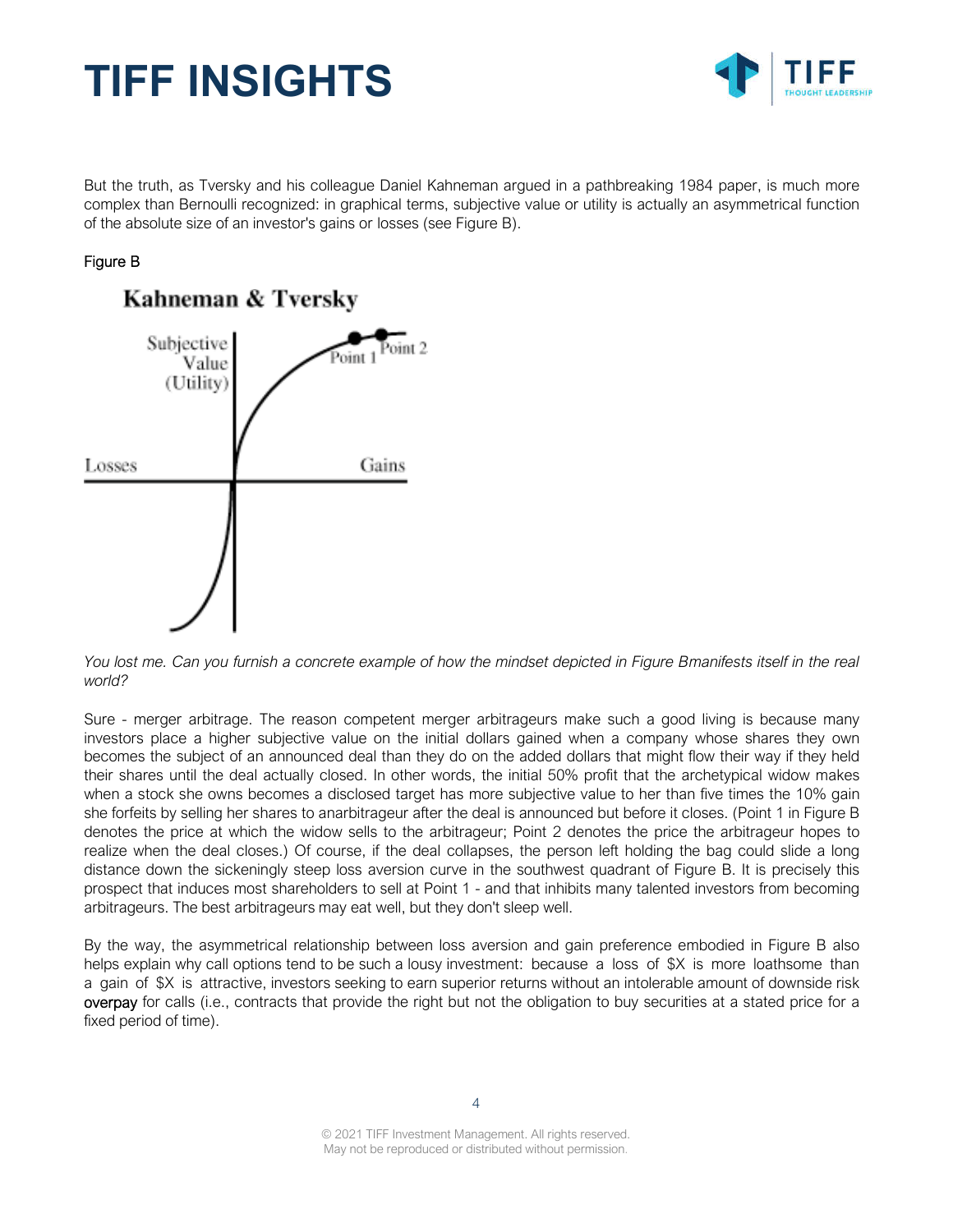

*Are there ways in which loss aversion manifests itself in the boardroom?*

You bet. Strange as it may seem, some people view gains as losses. For example, some governing boards view a 20% gain in endowment purchasing power as a defeat if peer institutions' endowments soar 30%. Consequently, some boards pursue investment policies that, while faithful in their mimicry of peer institutions' practices, are hard to reconcile with such boards' stated risk preferences. More specifically, they non-rationally choose policies entailing gambles instead of policies that (probabilistically) will produce the same result but in a more reliable manner. They do so because peer institutions have themselves opted for the gambles (e.g., allocations to certain risky assets that would notbe held otherwise), and the trustees in question are averse to "losing," which is defined broadly to include earning less than peer institutions if gambles the latter have taken pay off.

### *Gains masquerading as losses? Sounds like pretty confused accounting to me.*

Perhaps, but we all get confused from time to time. Indeed, researchers have coined a term to describe such confusion: mental accounting. I don't know why they adopted this term - perhaps to distinguish the confused behavior they find so intriguing from the seemingly perfect tallying of results for which CPAs are lauded.

### *Obviously they haven't spent much time wrestling with annual reports! Give me anexample of how "mental accounting" can lead an investor astray.*

Imagine that an investor owns two \$40 stocks in his IRA, one purchased for \$20, the other for \$50. Interestingly, research shows that the typical investor is much more reluctant to close out the losing position than the winning position, even when furnished with data hinting that the losing stock could continue falling. However, when given the option of closing out both positions, the average investor is much more willing to realize the loss on his losing trade, probably because closing out the two positions simultaneously produces a net gain (\$10 in our example). Academics speculate that this isone reason mutual funds are so popular, despite their generally poor performance: instead of forcing investors to deal with a variety of gain and loss positions, mutual funds reduce stress by automatically netting gains and losses.

A celebrated real-world example of mental accounting is a true tale told by finance whiz Meir Statman. According to Statman, when the CEO of Consolidated Edison announced at the company's 1974 annual meeting that it was suspending the payment of cash dividends to stockholders, one lady stood up and asked if the blow could be softened by issuing stock dividends instead! Such comments confirm what researchers have long surmised: people segregate monies into mental accounts.

### *Such as "income" versus "capital"?*

Exactly. Obviously, some trustees must pay strict attention to the distinction between income and capital, or they could wind up in jail. But a lot of folks whose hands are not tied nonetheless mentally segregate wealth into income versus capital, probably because doing so helps them exert self-control. If all monies were viewed fungibly, the injunction against "dipping into capital" would have a hollow ring indeed.

### *Any other terms I need to know?*

I'm not sure you need to know them, but there are several tongue-twisters in the literaturethat might prove useful. One that comes immediately to mind is **cost-loss discrepancy**, which refers to the fact that investors are more aversive to losses than costs. For example,a manager who underperforms his benchmark in a sharply rising market is less likely tobe fired than a manager who underperforms by the same margin in a falling market. The reason: trustees view underperformance in a rising market as a cost, whereas they view underperformance in a falling market as what it is - a loss.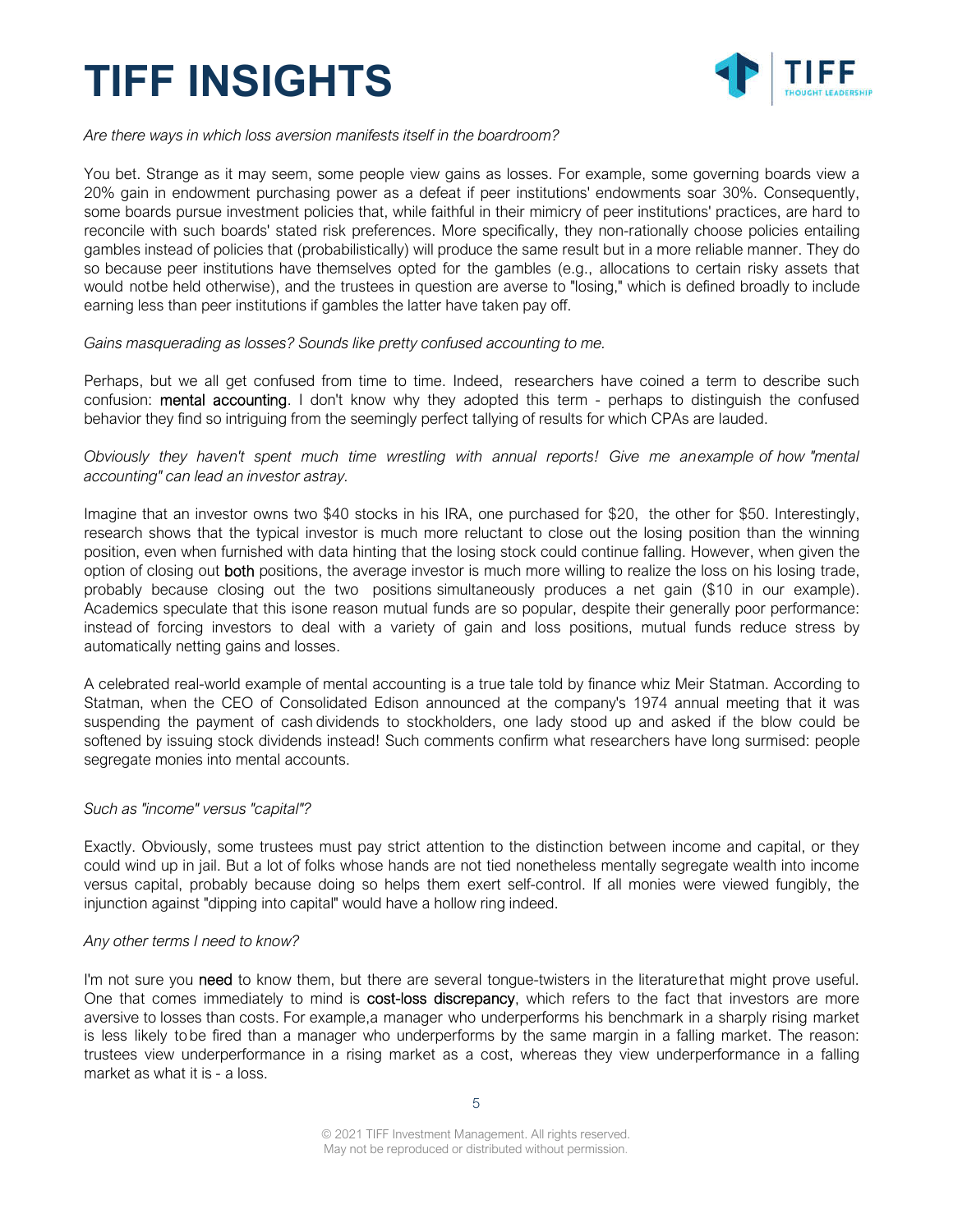

Another tongue-twister that comes to mind is reference preference, which means simply that an investor's preferences are heavily influenced by his or her wealth quotient or reference point.

### *That sounds a lot like loss aversion, which we already talked about.*

True, but I forewarned you that a lot of the concepts are interrelated. Let me give you an example of reference preference. Imagine that in a falling market environment, an investment committee is confronted with the following nasty choice: liquidate shares in a newly public firm for \$5 million, or retain the shares and endure an even chance of having them appreciate to \$8 million or fall to \$3 million. In the standard analysis, the choice will turn on the committee's utility function, which is assumedly uniform over time and securities - barring trustee turnover, of course. In fact, the utility associated with a given change in wealth depends heavily on an investor's reference point with respect to such wealth, as can be seen by subdividing our hypothetical into two scenarios. InScenario A, the shares now worth \$5 million were acquired through a venture partnership for \$5 million, while in Scenario B they were acquired by the same means for \$8 million.

### *Wait a minute - I thought all venture investments produce huge gains!*

That's probably because people only talk about their winners, not their losers! The point I was trying to make is that the committee is more likely to sell its shares in Scenario A than Scenario B, for an important reason. In Scenario A, the decision is actually between the status quo ex ante (having \$5 million) or an even chance of realizing a \$3 million gain(i.e., having \$8 million) or a \$2 million loss (i.e., having \$3 million). In this situation, trustees are generally risk averse: the committee will likely conclude that the chance of racking up a \$3 million gain does not quite offset the risk of losing \$2 million. Under Scenario B, however, the effective choice is between a sure loss of \$3 million (i.e., walking away with just \$5 million) and an even chance of losing \$5 million (having \$3 million) or restoring the status quo ex ante (having \$8 million). In this situation, people generally favor the gamble. In other words, investment options are evaluated not solely interms of expected ending values, but also in terms of gains and losses relative to a fixed reference point - starting wealth.

### *Any other tongue-twisters I can impress people with?*

How about **preference reversal**? Preference reversal occurs when a person chooses Option A over Option B when these alternatives are evaluated simultaneously, but places a higher value on B when the two options are assessed independently. For example, take the case of a trustee who sits on two foundation boards. He votes in favor of one foundation's moving \$10 million from stocks to bonds, and then the next day votes in favor of the other foundation's allocating \$10 million in new gifts to stocks - despite virtual uniformity in all relevant variables (e.g., spending needs, initial endowment sizes, prior asset mixes, etc.). Researchers with social science backgrounds tend to attribute such inconsistencies to differences in the manner in which the choices are presented and evaluated in the two boardrooms. Researchers with natural science backgrounds don't necessarily disagree, but they point out that many personality traits are traceable to specific neurochemical processes. Indeed, biologists have found that one trait which is highly germane to the boardroom is significantly correlated with specific neuroregulating enzymes: impulsivity.

### *Give me a break. The next thing you know, we'll be using biological screens to pick boardmembers.*

I doubt it, but it is a fact that what researchers have dubbed sensation seeking is negatively related to age, for proven biological reasons. This may be one reason that retirees maintain portfolios that, viewed objectively, are excessively conservative in light of their expected lifespans.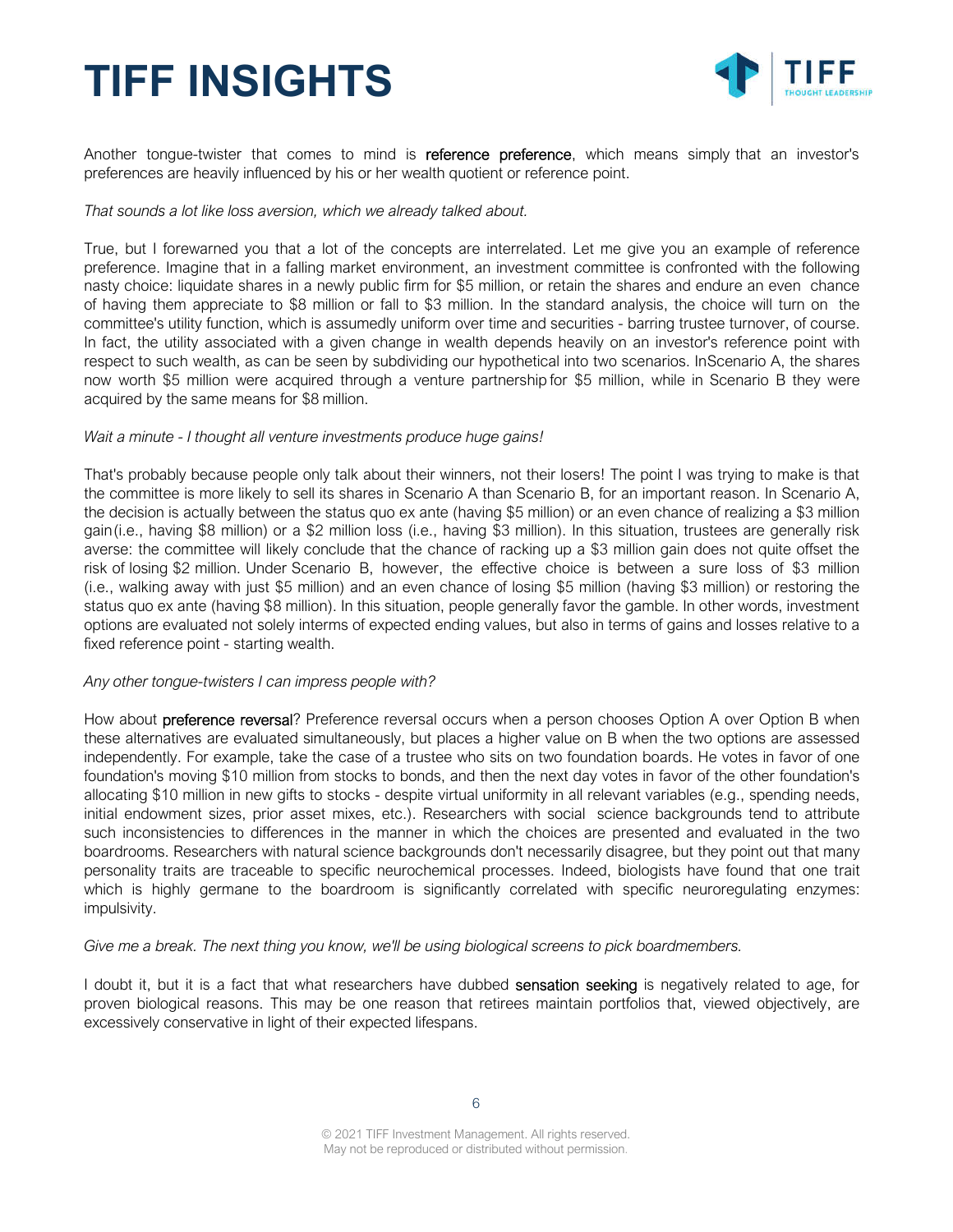

*You haven't mentioned anything about so-called herd behavior. Why not?*

I was getting to that. As with the other ideas we've discussed, researchers have coined a term to describe the behavioral underpinnings of herd behavior: status quo bias. What they've found is that people tend to ascribe acute importance to recent trends, thuscreating the preconditions for sustained market movements, the extreme form of which is a speculative "bubble." Of course, following the crowd is rational in at least one respect:if the costs or difficulty of gathering independent information are excessive, then mimicking the behavior of others is sensible. A good example would be manager selection - a task that, if performed independently, is so time-intensive that some folks simply hire the manager with the most prestigious client list. Can you tolerate hearing about a few more terms?

### *I guess, although what I've heard so far hasn't done much for my confidence as an investor.*

Strange you should say that, because some of the most interesting work in behavioral finance deals with the pervasive problem of overconfidence. The fact is, people tend to have excessive confidence in their own predictive powers, for at least two reasons. First, because people want to maintain self-esteem, they tend to remember their correct predictions but not their mistaken ones. Second, the human brain seems to have difficulty contending with chance processes.

### *Again, can you give me examples of each concept?*

Sure. Let's start with an example involving selective recall. Remembering that it correctly reduced stock market exposure from 70% to 50% prior to the Crash of 1987, an investment committee elects to make the same adjustment as stock values are racing upward in 1995. There's just one problem: the reason that stock exposure has increased to70% is not because the committee shifted funds back into stocks after the Crash, but rather because rising stock prices have transformed the 50% allocation that it adopted in 1987 - but never subsequently changed into a 70% position. The committee's selective recall ignores the fact that to "time" the market, a long-term investor must make two timely decisions: when to get out, and when to get back in.

The problems that human beings have assessing chance processes can be illustrated by contrasting how computers assess such processes on the one hand versus how mortals do so on the other. Ask a computer to calculate the expected value of a portfolio under multiple scenarios and it will spit back the answer in a flash: the expected value equalsthe portfolio's terminal value in each scenario weighted by each scenario's probability. Ask the portfolio's human owner to perform the same computation, however, and the answer will likely differ from the computer's. It will differ because the relative weightthat people attach to possible outcomes varies inversely with their probability, with remote possibilities being assigned higher weights than they in fact deserve. As a result, investors tend to allocate more to disaster hedges than is warranted by the disasters' true probabilities. This explains why, at least historically, there has been such a large disjunction between institutional asset mixes and institutional return objectives. For example, most private foundations state that they seek to preserve the long-term purchasing power of their endowments, and yet they maintain asset mixes that, historically, have not come close to generating real or inflation-adjusted returns commensurate with a 5-6% payout rate.

As an aside, it's interesting to note that, in addition to overweighting remote possibilities, people also place undue importance on the complete elimination of especially worrisomeoutcomes. The most familiar real-world example is catastrophic hazard insurance, which is priced in a manner that reflects buyers' uneconomic willingness to pay more than they should (in probability-weighted terms) to eliminate **completely** certain risks.[3] An analogous problem (and opportunity) arises in financial markets, especially with respect to bond portfolios, many of which are prohibited from holding lower quality securities. The guidelines are designed to eliminate the possibility of a complete wipe-out. But there are costs: opportunity costs to the extent that low-rated credits generate incremental yields sufficient to offset their incremental risks; and actual costs if guidelines trigger forced sales of downgraded securities at acutely depressed prices. Selective recall reinforces the problem because fiduciaries never forget distressed securities they sold thatsubsequently became worthless, but they do tend to forget disgorged holdings that subsequently soared in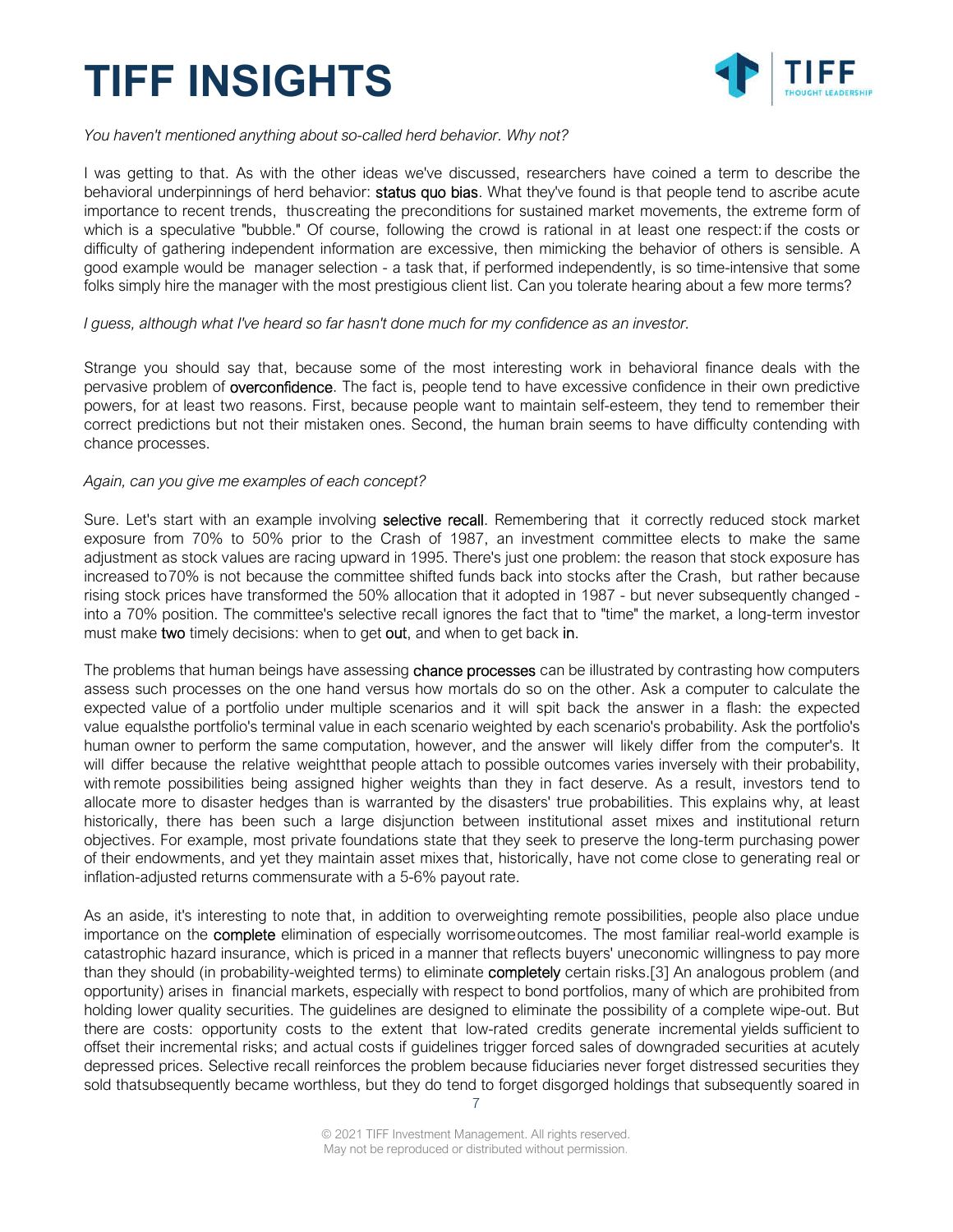

value.

### *How true. If there's anything else I need to know about behavioral finance, make it quick.I have to call my broker!*

Fair enough - two quickies. First, causal reasoning, which works as follows: when confronting novel situations, people struggling to form a coherent view are heavily influenced by the order in which they receive conflicting information. The classic examples are juries, which numerous studies have shown ascribe excessive importance to the initial "facts" presented to them. A good example of causal reasoning in the investment world is the problem institutions run into when their first foray into an asset class - emerging markets, for example - goes poorly. If causal reasoning kicks in, it can take years, if not generations, for trustees whose first foray went poorly to commit additional sums to an asset class, even if the poor returns in question result from price declines that have made the asset class **more** attractive in the valuation sense.

A final, related concept is called **positive testing**, which refers to the fact that good results impel people to conclude that the methods they employed to achieve such results are inherently sound. The problem is that they then reject alternate methods that might also work well, if not better. In the money management business, positive testing manifests itself frequently with respect to manager selection: it induces fiduciaries to retain winning managers or strategies even when the risks of regressing to the mean are acute, and to reject approaches that conflict with settled ways of doing business.

### *Isn't that just a fancy way of saying that it's dangerous to give money to a manager with the proverbial hot hand?*

Yes. Speaking of hot streaks, you might be interested to know that one of the most interesting studies by behavioral finance types focused on exactly that topic. Truth betold, what makes the study interesting is that it focused not on money or investing but rather on basketball - specifically the question of whether shooters actually experience "hot streaks." When interviewed by researchers (in the 1980s), a representative sample of professional basketballers estimated that they were 25% more likely to make a shot aftera hit than after a miss. But studies of game tapes indicated that, in fact, there is no serial relationship in shotmaking. Researchers surmise that the reason players (and fans) believe"hot streaks" occur is because people forget that even purely random sequences inevitably produce streaks: flip a coin twenty times and there is a ten percent chance thata streak of six heads (or tails) will occur. Since top basketballers shoot close to 50% from the field, it's not surprising that they (and their fans) believe in the proverbial "hot hand." Hot streaks occur in investing also, although - unlike in basketball - they are often not interpreted as such. The best example is arguably interest rate anticipation, which is a discipline whose continuing popularity is hard to square with its consistent failures. Why then do investors persist in believing that interest rate anticipation is a sensible way to manage bond portfolios? Perhaps because, with so many managers practicing it, the laws of probability guarantee that some will do well, thus helping perpetuate the view that rate forecasting is indeed a reliable road to riches.[4]

### *Forewarned is forearmed. Any closing thoughts on ways in which behavioral finance canmake me a better investor?*

Sure. First, Mark Twain was right: there's as much human nature in any of us as there isin all of us, and hence the only safe premise on which our investment behavior can be based is the assumption that our intuitions are likely to mislead us from time to time. From this, an important corollary follows: to prevent us from acting on wrong intuitions, we need frameworks - literally checklists or worksheets - that compel us to consider factors that, acting on intuition alone, we are likely to miss. Admittedly, some especially gifted investors can do well without such devices, but the rest of us cannot.